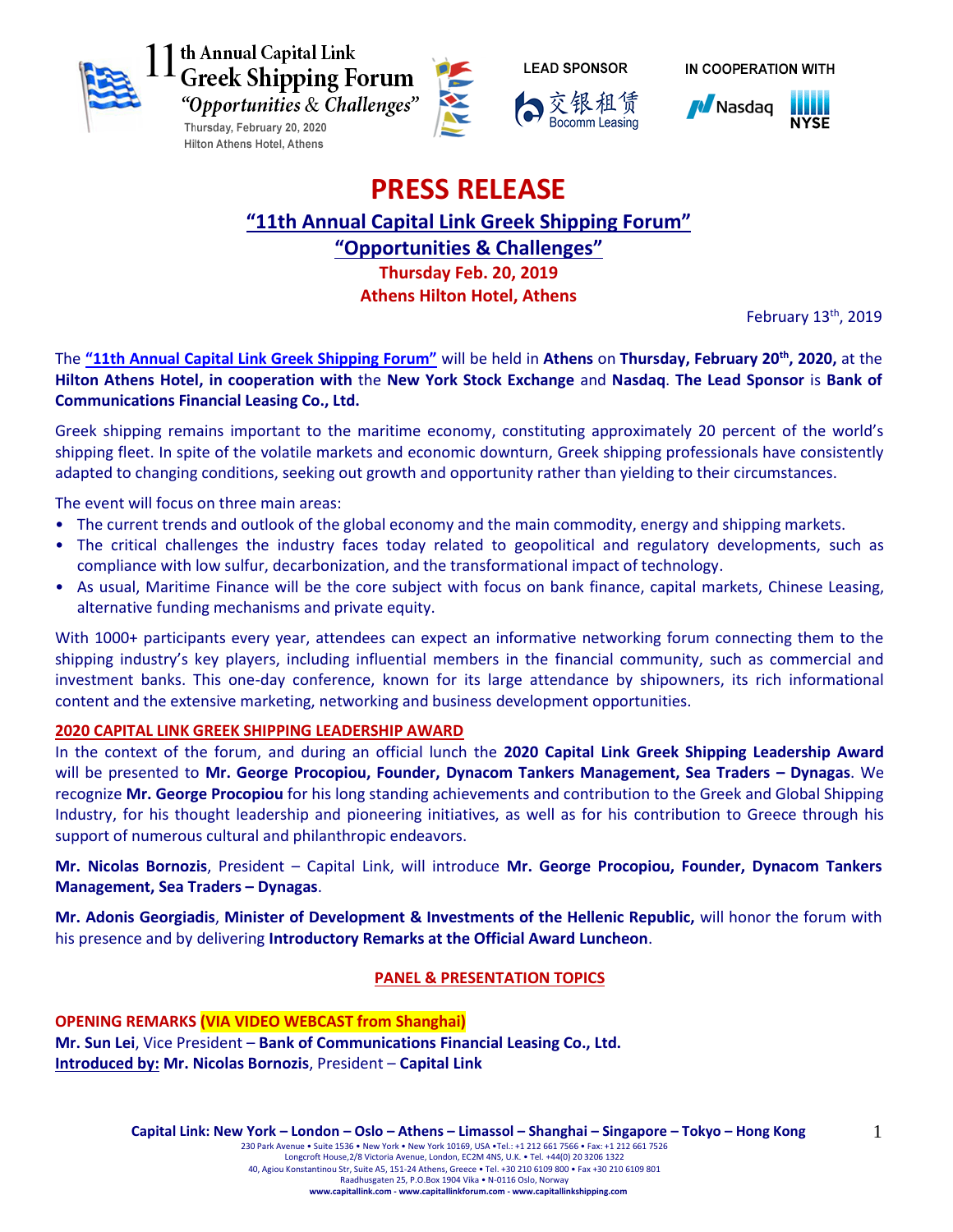#### **ANALYST PRESENTATIONS**

- **REVIEW OF THE SHIPPING MARKETS - Sector review, analysis & outlook Mr. Joakim Hannisdahl**, Head of Research – **Cleaves Securities AS**
- **INVESTOR ATTITUDES IN SHIPPING**

**Mr. Ben Nolan**, Managing Director – **Stifel Financial Corp.**

#### **Panel discussion: IMO 2020 – REALITY HIT – AND NOW WHAT?**

*Lessons learned – experience gained – scrubbers future? – HFO availability – status of compliant fuels market*

**Moderator: Mr. Stamatis Fradelos**, Business Development Manager – **DNV GL Panelists:**

- **Mr. Iraklis Prokopakis**, COO **Danaos Corporation**
- **Ms. Claire Wright**, Business Economics Manager **Shell International Trading and Shipping Company**
- **Mr. Hamish Norton**, President **Star Bulk Carriers**
- **Mr. George Saroglou**, COO **Tsakos Energy Navigation**
- **Dr. Thomas Koniordos**, CEO **Yara Marine Technologies**

#### **Panel discussion: CONQUERING THE NEXT FRONTIER – DECARBONIZATION – REDUCING GREEN HOUSE EMISSIONS**

*The reduction of greenhouse emissions is the next challenge which will have transformational impact on the industry. Regulators, fossil and alternative fuel producers, engine manufacturers and shipbuilders, shipowners, charterers, financiers and a wider range of industry participants need to come up with a workable and sustainable framework. The panel will discuss strategies, options and initiatives in this direction as the industry sets out to address the complexities involved.*

#### **Moderator: Mr. George Paleokrassas**, Partner – **Watson Farley & Williams Panelists:**

- **Mr. Giorgos Plevrakis**, Director, Global Sustainability Center **ABS**
- **Mr. Andreas Hadjipetrou**, Managing Director **Columbia Shipmanagement**
- **Mr. Jason Stefanatos, M.Sc**, Business Development Manager **DNV GL**
- **Mr. Jeffrey D. Pribor**, CFO **International Seaways**
- **Dr. Michalis Pantazopoulos**, Managing Director **Liberian Registry (LISCR Hellas)**
- **Mrs. Ioanna Procopiou**, CEO **Prominence Maritime**

#### **Presentations: INNOVATION & DIGITALIZATION TRANSFORMING SHIPPING**

- **CYBERCRIME: TOWARDS A SOPHISTICATED SEABORNE CYBER THREAT LANDSCAPE Mr. Fotis Sofronis**, Manager – **EY Advisory Practice**
- **DIGITALIZATION OF THE FLEET FOR IMPROVED REVENUE; Mr. Navneet Singh Rainu**, Head of DCR – **Tototheo Maritime**

#### **Presentation: JAPAN IS OPEN FOR BUSINESS**

*Shipbuilding, Financing & Trading Opportunities for Greek Shipowners* **Mr. George Borovas**, Partner – **Shearman & Sterling**

**Presentation: CHINESE LEASING – The Growth Continues Mr. Cruise Chi**, Managing Director – **Bank of Communications Financial Leasing (Europe) GmbH**

**Panel discussion: CHINESE LEASING PANEL (VIA VIDEO WEBCAST from China) Moderator: Mr. Dylan Potter**, Partner – **VedderPrice Panelists:**

**Mr. Fang Xiuzhi**, Head of Shipping Finance – **Bank of Communications Financial Leasing Co., Ltd.**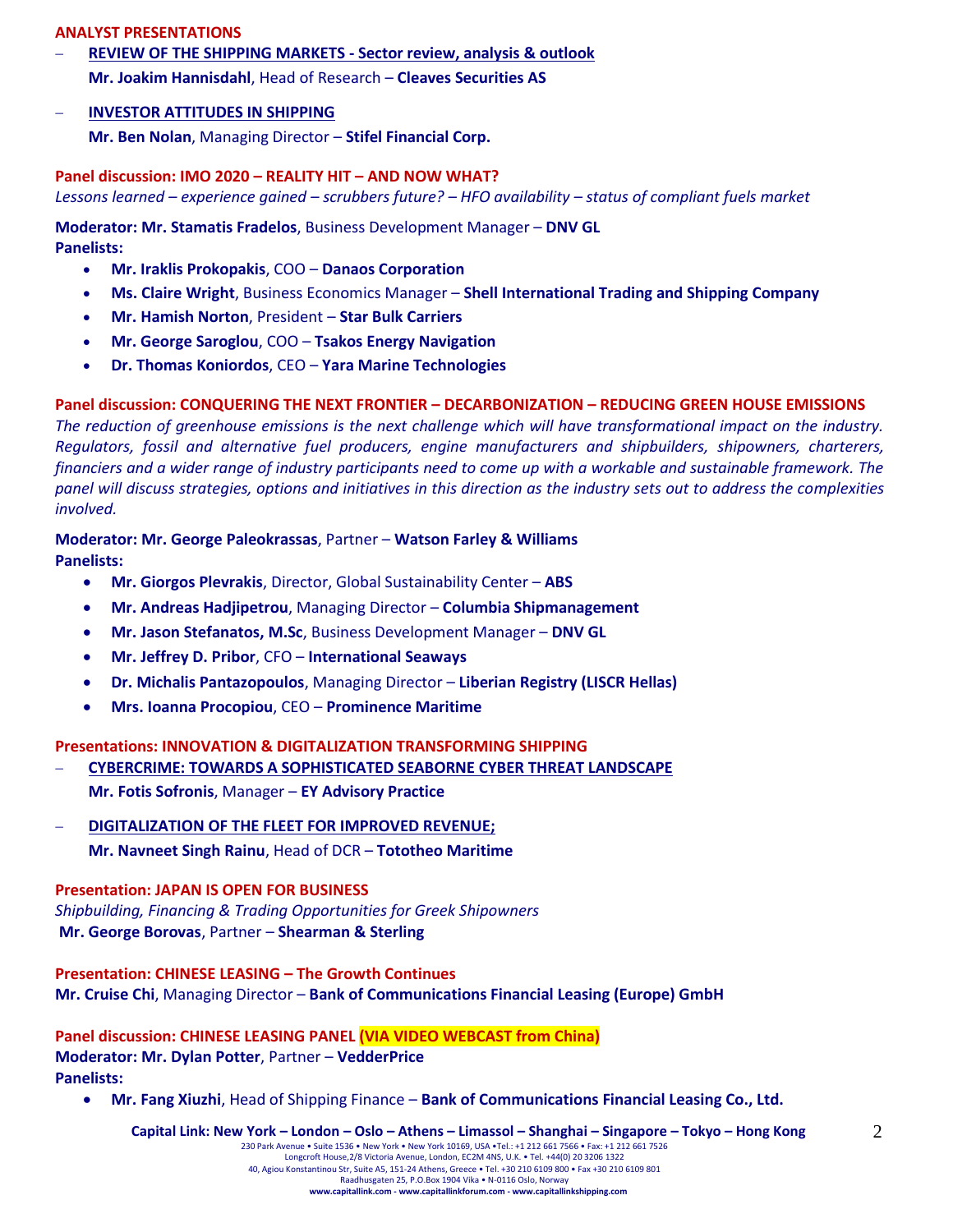- **Mr. Jack Xu**, Deputy Head of Shipping Finance Department **CMB Financial Leasing**
- **Mr. Bill Guo**, Executive Director, Shipping **ICBC Financial Leasing**

**Panel discussion: GREEK & CYPRIOT BANKS STEP UP THEIR ROLE IN SHIP FINANCING Moderator: Mr. Chris Vartzis**, Partner, **Stephenson Harwood Panelists:**

- **Mr. Philippos Tsamanis**, Head of Shipping **Aegean Baltic Bank S.A.**
- **Mr. Christos Xygkakis**, Manager Shipping Unit **AstroBank**
- **Mr. Antonios K. Spanakis**, Head of Ship Finance **Hellenic Bank**
- **Mr. Konstantinos Petropoulos**, General Manager **Shipping & Structured Finance – Piraeus Bank**

#### **LUNCHEON & AWARDS CEREMONY**

#### **Introductory Remarks:**

**Mr. Adonis Georgiadis**, **Minister of Development & Investments of the Hellenic Republic,** will honor the forum with his presence and by delivering **Introductory Remarks at the Official Award Luncheon**.

### **2020 CAPITAL LINK GREEK SHIPPING LEADERSHIP AWARD OFFICIAL AWARD CEREMONY**

In the context of the forum, **Mr. George Procopiou, Founder, Dynacom Tankers Management, Sea Traders – Dynagas**, will receive the **"Capital Link Greek Shipping Leadership Award"**. We recognize **Mr. George Procopiou for** his long standing achievements and contribution to the Greek and Global Shipping Industry, for his thought leadership and pioneering initiatives, as well as for his contribution to Greece through his support of numerous cultural and philanthropic endeavors.

**Mr. Nicolas Bornozis**, President – Capital Link, will introduce **Mr. George Procopiou, Founder, Dynacom Tankers Management, Sea Traders – Dynagas**.

The **"Capital Link Greek Shipping Leadership Award"** is presented annually to a patriarch of the Greek Shipping Community who has gained the respect and the appreciation of the international shipping industry and who is also recognized for his wisdom, philanthropy and contribution to society. The Award aims to recognize the patriarchs of Greek Shipping, those pioneers with a significant contribution to elevating Greek Shipping to its leadership position globally.

Previous honorees were: in **2013 Captain Panagiotis N.Tsakos**, **2014 Mr. Pericles Panagopoulos**, **2015 Mr. Lambros Varnavides**, Vice Chairman of the Baltic Exchange, Trustee of the Lloyds Register Foundation and Managing Director and Global Head of Shipping RBS 1998, **2016 Messrs. Nicolas, George and Andreas Tsavliris** of the Tsavliris Salvage Group, **2017 Professor Costas Th. Grammenos** CBE DSc, LRF Chair in Shipping, Trade & Finance, Chairman, Costas Grammenos Centre for Shipping, Trade & Finance, Cass Business School, City, University of London, **2018** to **Messrs. Panos Laskaridis**, President of European Community Shipowners Associations; CEO, Lavinia Corporation/Laskaridis Shipping Company Ltd. and **Athanasios Laskaridis**, Chairman and CEO of Lavinia Corporation, Lavinia Enterprises Limited and Laskaridis Shipping Company Ltd. and **2019** to **Captain Paris Dragnis**, Chairman & Founder - Goldenport Group.

#### **Panel discussion: BANK FINANCE & SHIPPING**

**Moderator: Mr. Jasel Chauhan**, Partner, Head of International Finance – **Hill Dickinson International Panelists:**

- **Mrs. Danai Kotsia**, Head of Lending Transportation Athens Branch **ABN AMRO**
- **Mr. Philipp Wuenschmann**, Global Head of Shipping **Berenberg Bank**
- **Mr. Evan Cohen**, Managing Director & Group Head of Maritime Finance **CIT**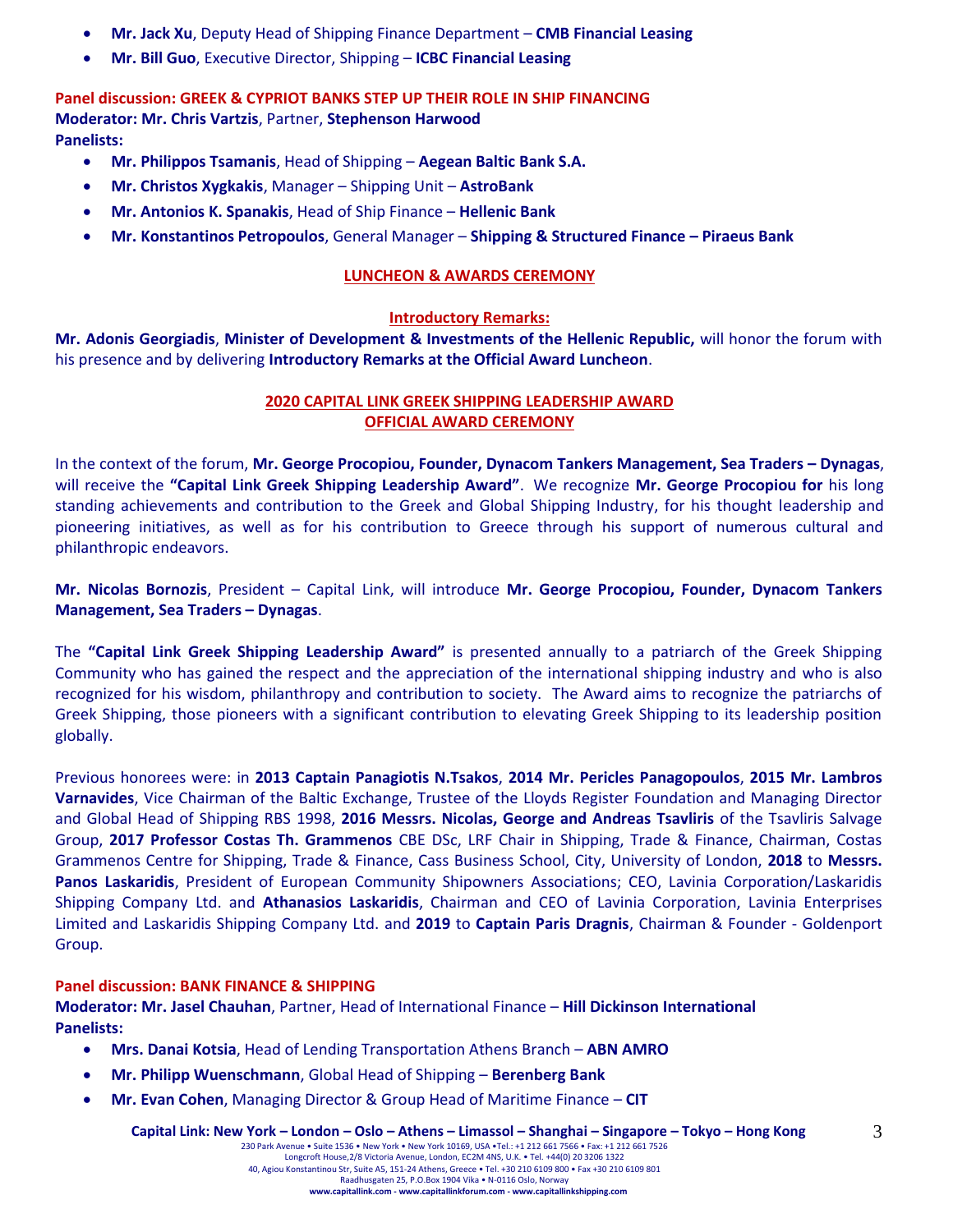- **Mr. Vassilios Maroulis**, Managing Director Head, EMEA Shipping, Logistics & Offshore **Citi**
- **Mr. Christos Tsakonas**, Global Head of Shipping **DNB**

**Panel discussion: ALTERNATIVE FINANCE – BECOMING MAINSTREAM FINANCE FOR SHIPPING! Moderator: Mrs. Kalliopi Karaiskaki**, Partner – **Holman Fenwick Willan Panelists:**

- **Mr. Robbert Jan Sougé**, Managing Director **Direct Ship Finance**
- **Mr. George Fikaris**, Managing Director **EnTrust Global**
- **Mr. Jeremy Dean**, Principal **Hayfin-Breakwater**
- **Mr. Michael Kirk**, Co-Founder and Managing Director **RMK and Ascension**
- **Mr. Stefanos Fragos**, Senior Representative **YieldStreet Marine Finance (Athens)**

#### **Panel discussion: CAPITAL MARKETS**

**Moderator: Mr. Edward Horton**, Partner – **Seward & Kissel Panelists:**

- **Mr. Espen Lysdahl**, Vice President, Investment Banking **Clarksons Platou Securities**
- **Mr. Jim Cirenza**, Managing Director **DNB Markets, Inc.**
- **Mr. Erling Gangnes**, Investment Banking, Partner **Fearnley Securities**
- **Mr. Douglas Mavrinac**, Global Head, Maritime Investment Banking **Jefferies LLC**

# **Panel discussion: PRIVATE EQUITY, M&A & INDUSTRY CONSOLIDATION Moderator: Mr. Greg Chase**, Partner – **Reed Smith LLP**

**Panelists:**

- **Mr. Axel Siepmann**, Managing Director **Braemar Shipping Services**
- **Mrs. Christa Volpicelli**, Managing Director, Global Transportation Group **Citi**
- **Mr. Per Olav Karlsen**, CEO **Cleaves Securities AS**
- **Mr. Roberto Rondelli**, Partner **Pillarstone**
- **Mr. Paulo Almeida**, Portfolio Manager, Asset Backed Investments **Tufton Oceanic**

#### **CLOSING REMARKS**

**Mr. Theo Xenakoudis**, Director, Worldwide Business Operations – **IRI/The Marshall Islands Registry**

#### **THE FORUM IS ORGANISED:**

**IN COOPERATION WITH:** NASDAQ • New York Stock Exchange **LEAD SPONSOR:** Bank of Communications Financial Leasing Co. Ltd. **GLOBAL LEAD SPONSOR:** TSAKOS ENERGY NAVIGATION LTD **GLOBAL GOLD SPONSORS:** Columbia Shipmanagement • DNV GL • EY • Tototheo Maritime Ltd **GLOBAL SPONSORS:** Citi • CMB Financial Leasing • DΝB • Fearnley Securities • Hill Dickinson • ICBC Leasing • Jefferies • Reed Smith • Seward & Kissel LLP • Stephenson Harwood • Watson Farley & Williams • YieldStreet **EVENT SPONSORS:** ABN Amro Bank • ABS • Ascension Finance • Berenberg • Braemar Naves Corporate Finance • CIT • Clarksons Platou Securities • Cleaves Securities AS • Direct Ship Finance • Entrust Global • Hayfin Breakwater Capital • Hellenic Bank • Holman Fenwick and Willan • Inmarsat • Liberian Registry-LISCR (Hellas) Ltd. • Piraeus Bank • RMK Maritime • Shearman & Sterling • Tufton Oceanic • Vedder Price **SUPPORTING SPONSORS:** AMG Mylonas & Associates, LLC • British Embassy Athens • Department for International Trade **COCKTAIL SPONSOR:** The Marshall Islands Registry **SPEAKERS DINNER SPONSOR**: Capital Product Partners L.P.

**COFFEE SPONSORS:** Illy Iperespresso – Machine & Capsule • PAPADOPOULOS

**MUSIC BY:** Menelaos Kanakis - <http://www.kanakismenelaos.com/>